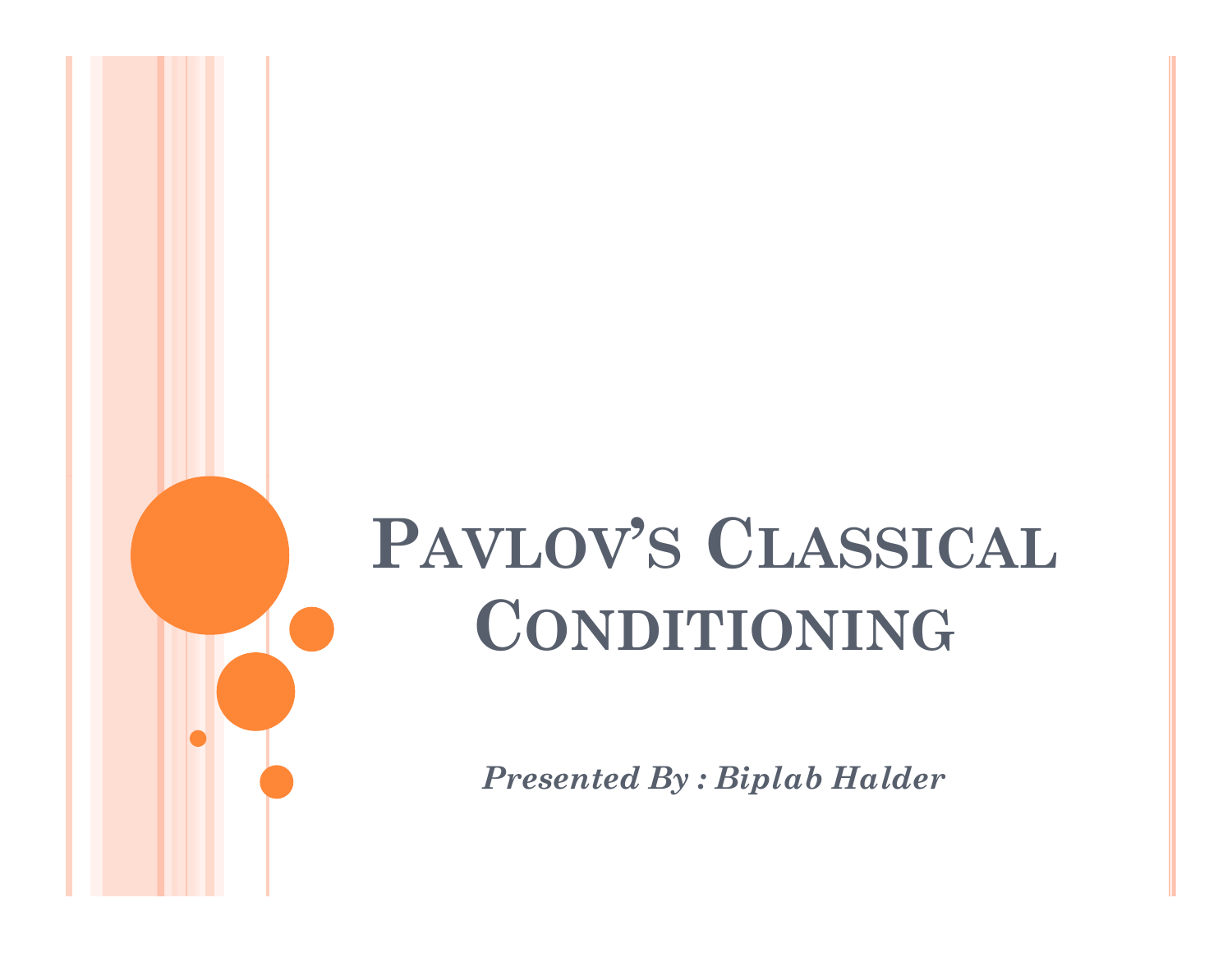# WHO IS PAVLOV?<br>• Ian Pavlov was a famous Russian psycholo

- Ian Pavlov was a famous Russian psychologist
- He lived from 1849 to 1936
- He made many discoveries in the psychology field
- Pavlov won the Nobel Prize in psychology in 1904

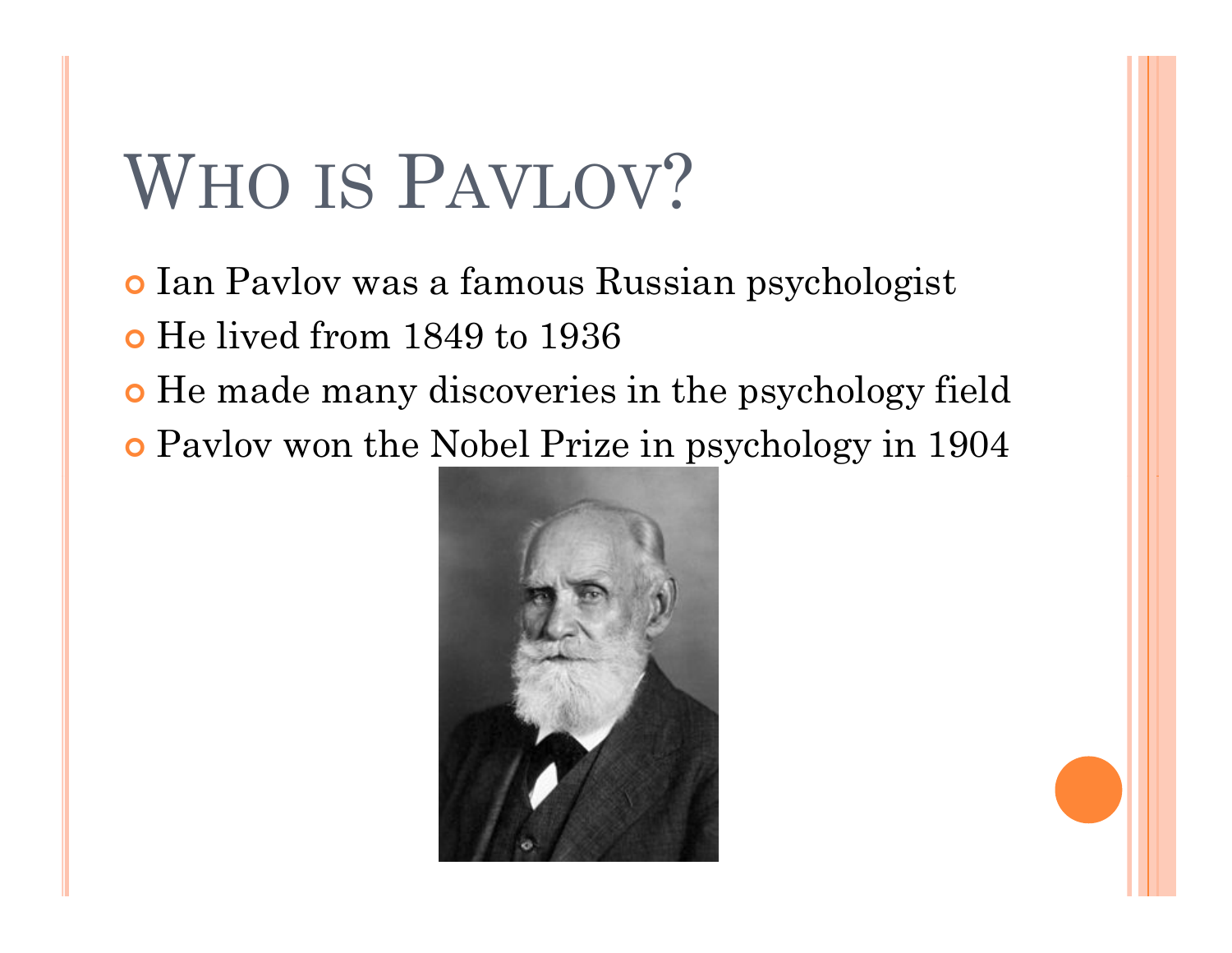### WHAT IS CLASSICAL<br>CONDITIONING? CONDITIONING?

- WHAT IS CLASSICAL<br>
CONDITIONING?<br>
o Classical Conditioning- A learned reflex/response<br>
that you do when evoked by a stimulus<br>
o Paylov performed experiments with dogs on to that you do when evoked by a stimulus
- Pavlov performed experiments with dogs on to collect saliva
- He noticed that the dogs would salivate when powdered meat was present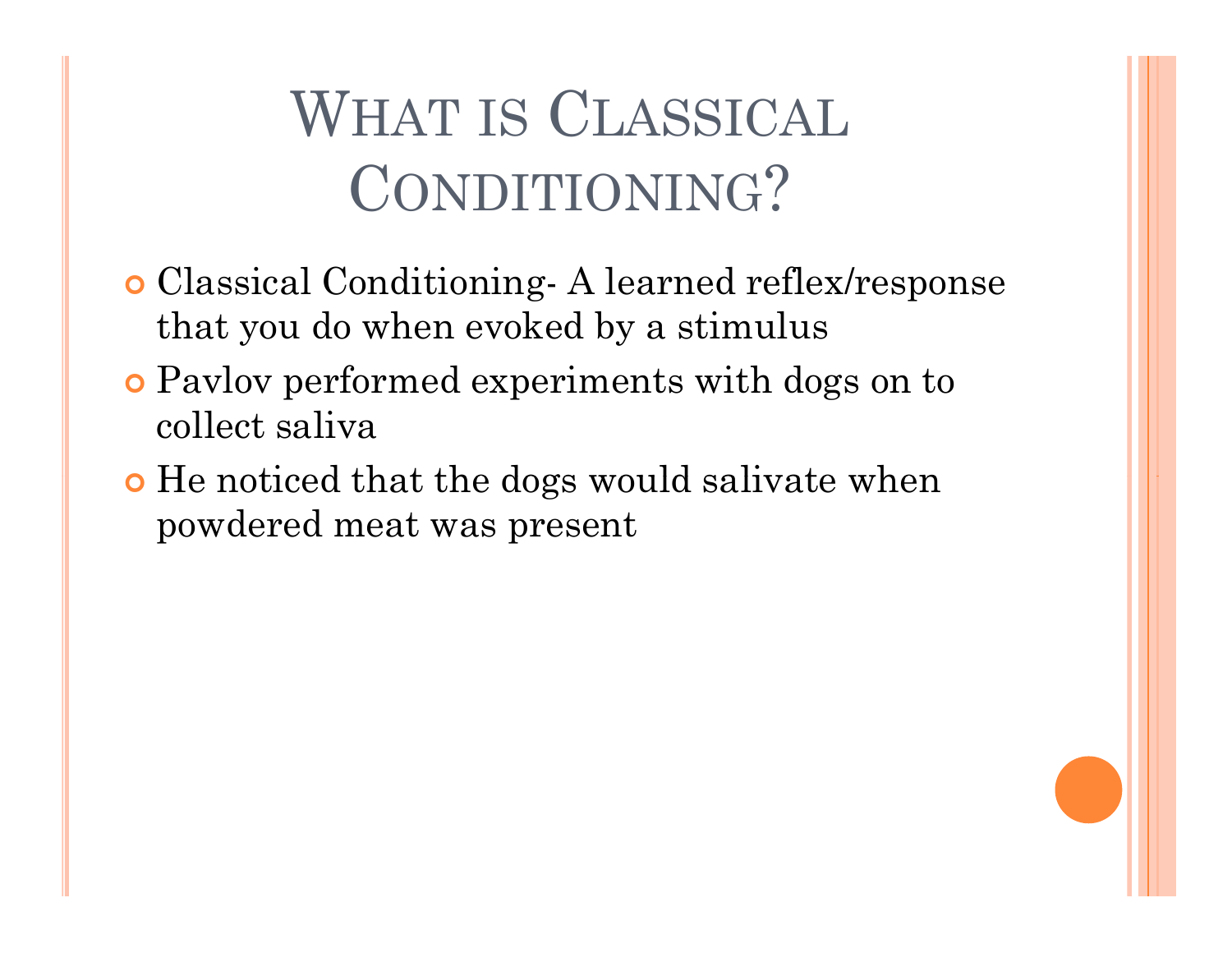### WHAT IS CLASSICAL<br>CONDITIONING? CONDITIONING?

- Pavlov associated the ringing of a bell with the presence of powdered meat
- He rang the bell every time the dogs were served food
- Pavlov started ringing the bell and the dogs would salivate without the powdered meat being present
- Thus, a learned reflex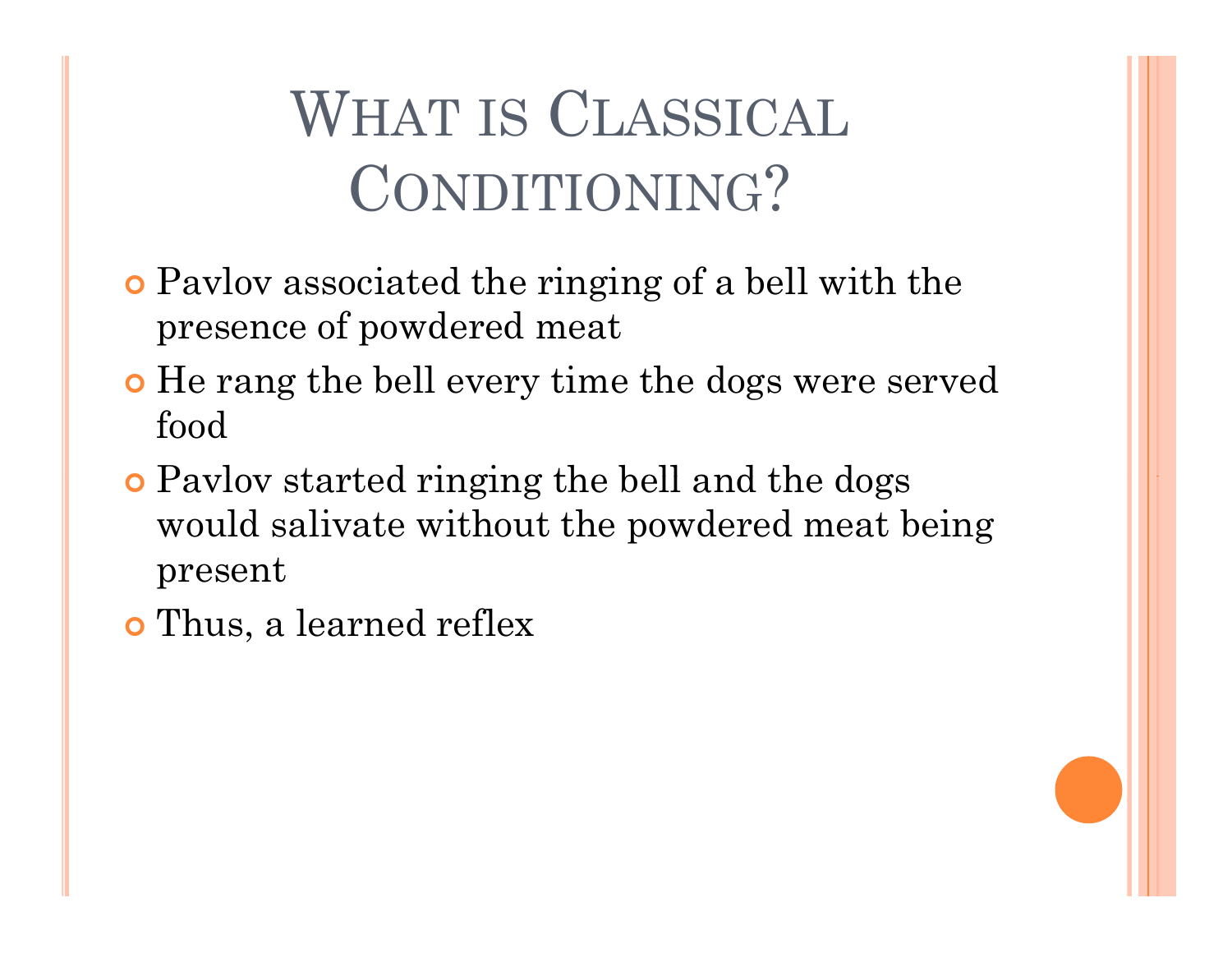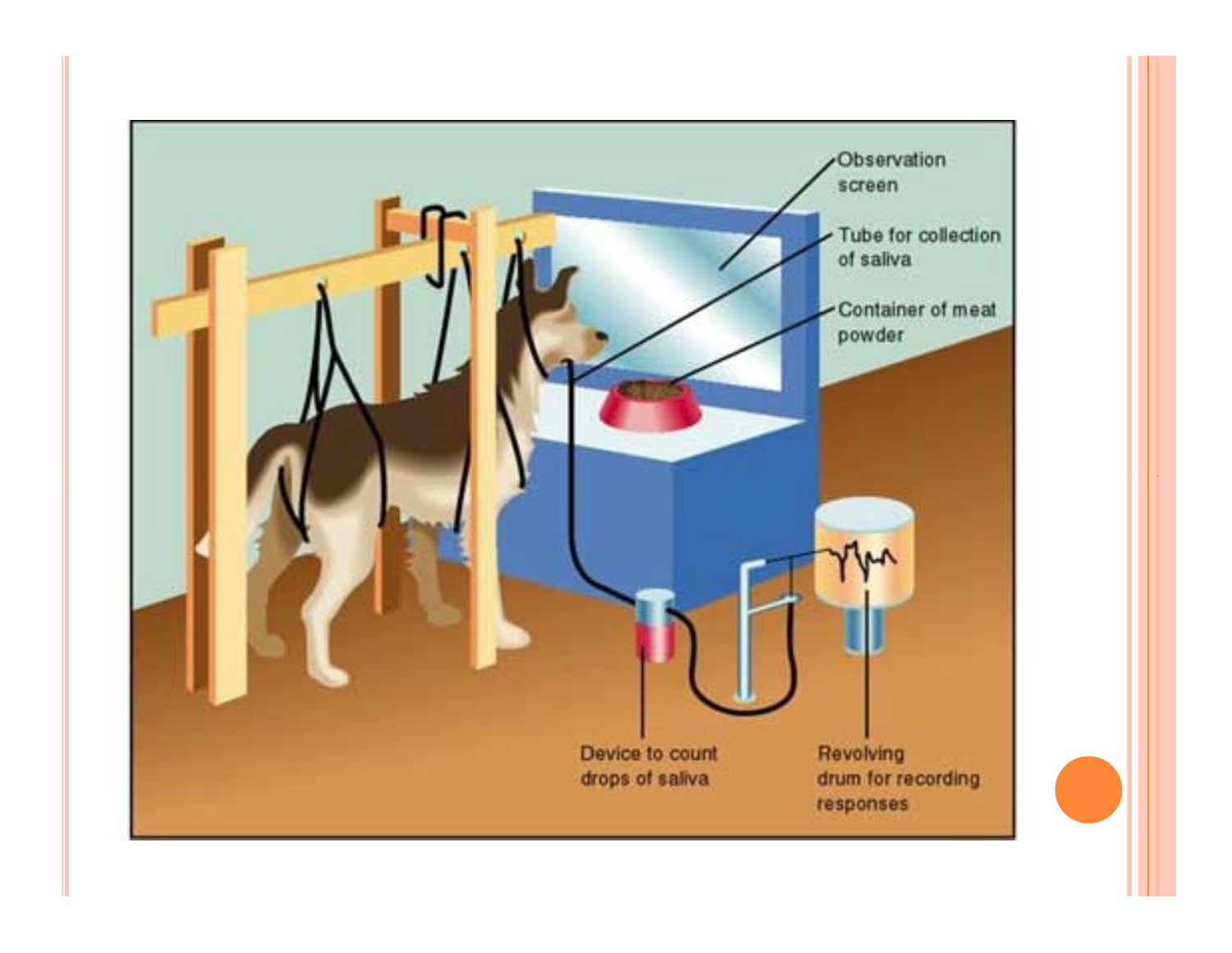# IN THE CLASSROOM<br>
• Teachers can use classical conditioning to quiet

- Teachers can use classical conditioning to quiet down the students
- Example:
	- First day of class, students walk into class and teacher sits at desk
	- Teacher goes towards board when ready to teach and children quiet down
	- Second day of class, students are chatty when the teacher goes to the board. Teacher asks to be quiet.
	- Third day of class, students are automatically quiet when the teacher walks to the board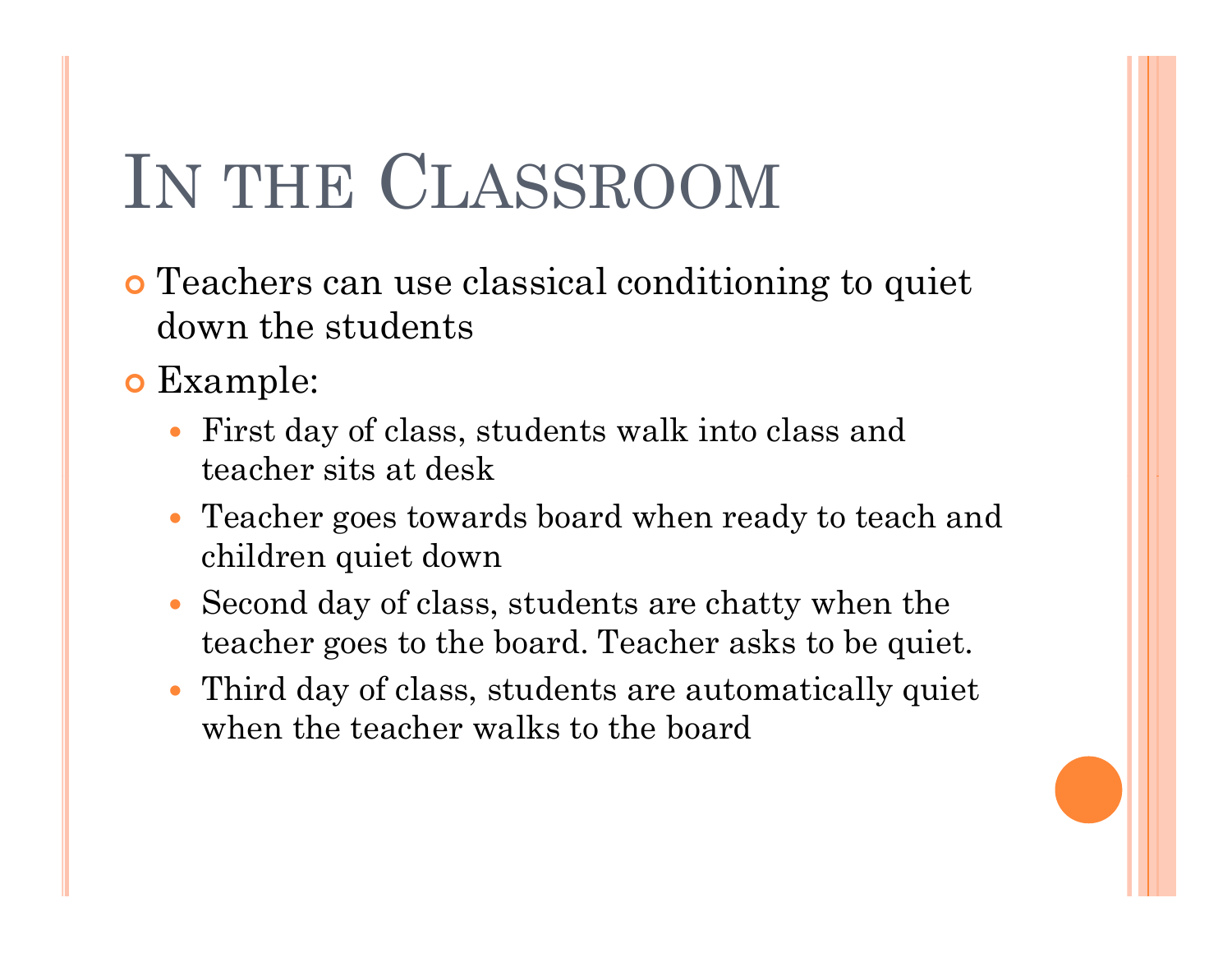# IN THE CLASSROOM<br>
• Teachers can use classical conditioning to quiet

- Teachers can use classical conditioning to quiet down the students
- Example:
	- First day of class, the teacher turns on the projector to do their lesson and students quiet down
	- Second day of class, the students are still chatty when the projector turns on. The teacher must ask them to quiet down
	- Third day of class, the students quiet down when the projector is turned on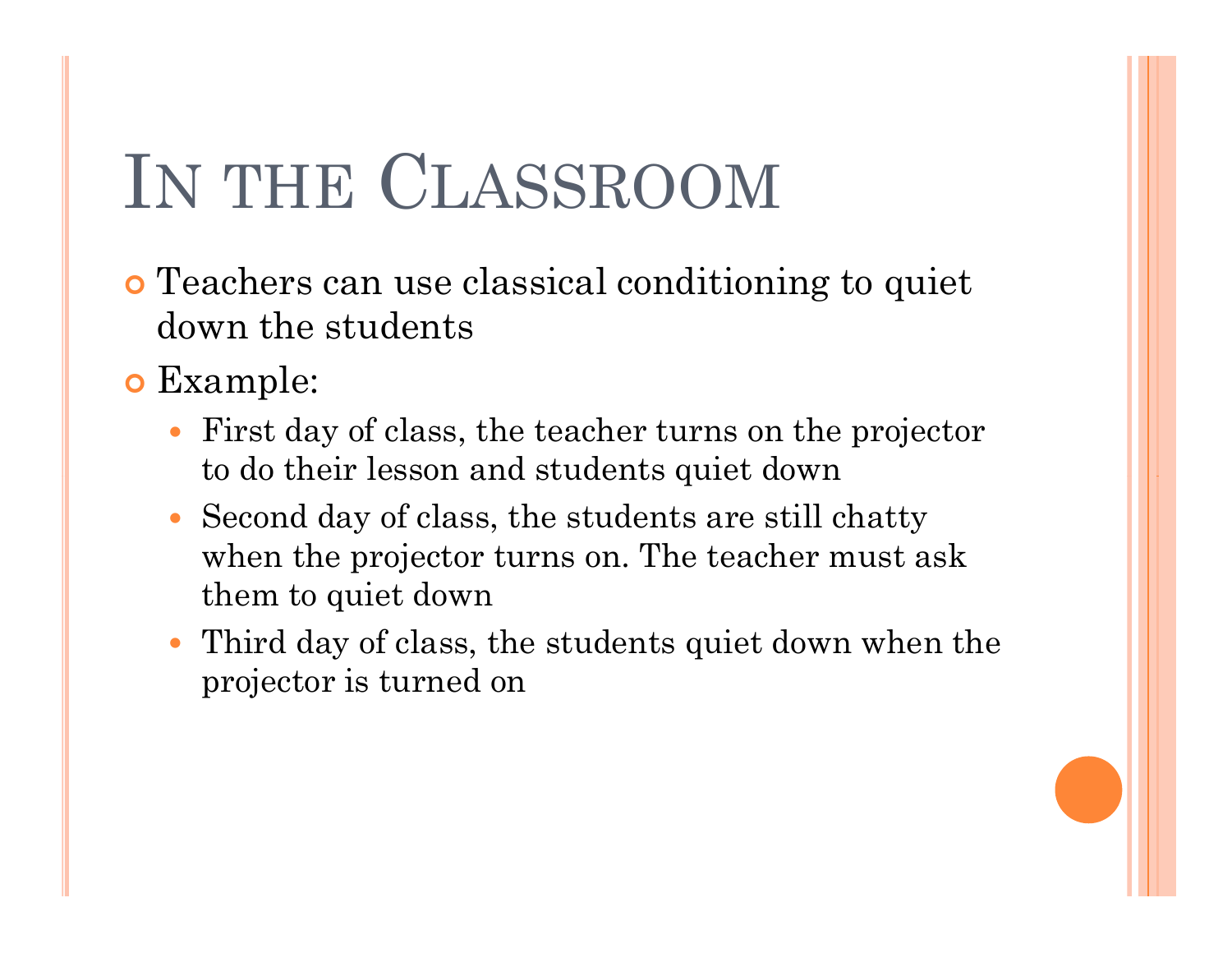# IN THE CLASSROOM<br>
• Students will be conditioned in a positive manner

- Students will be conditioned in a positive manner
- Students will learn the expectations of their teachers
- Students will learn the expectations of their school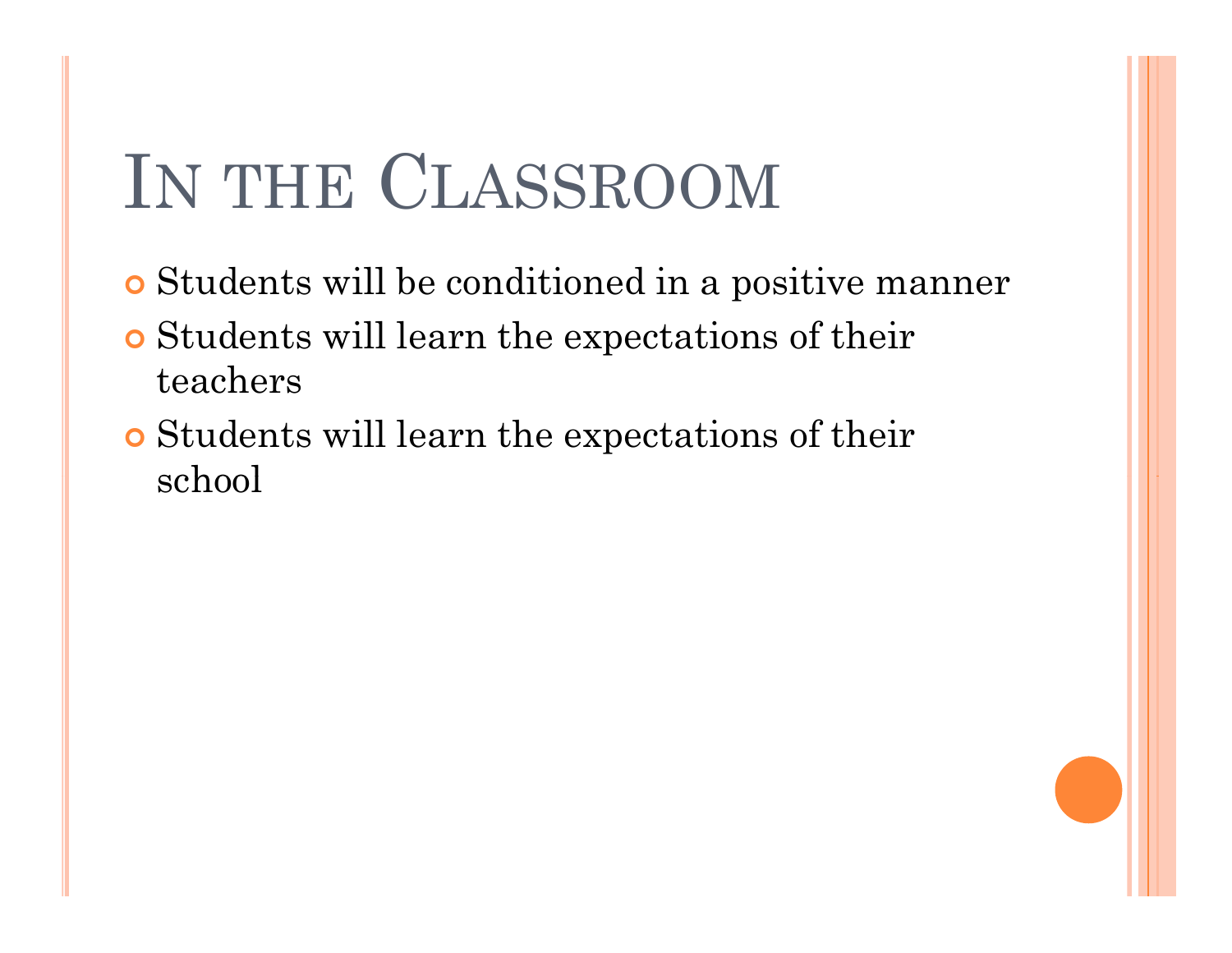#### MY OWN TEACHING

- I think that classical conditioning can be beneficial when used correctly
- I don't want to abuse what the condition is for
- Only to be used to maintain positive authority in the classroom